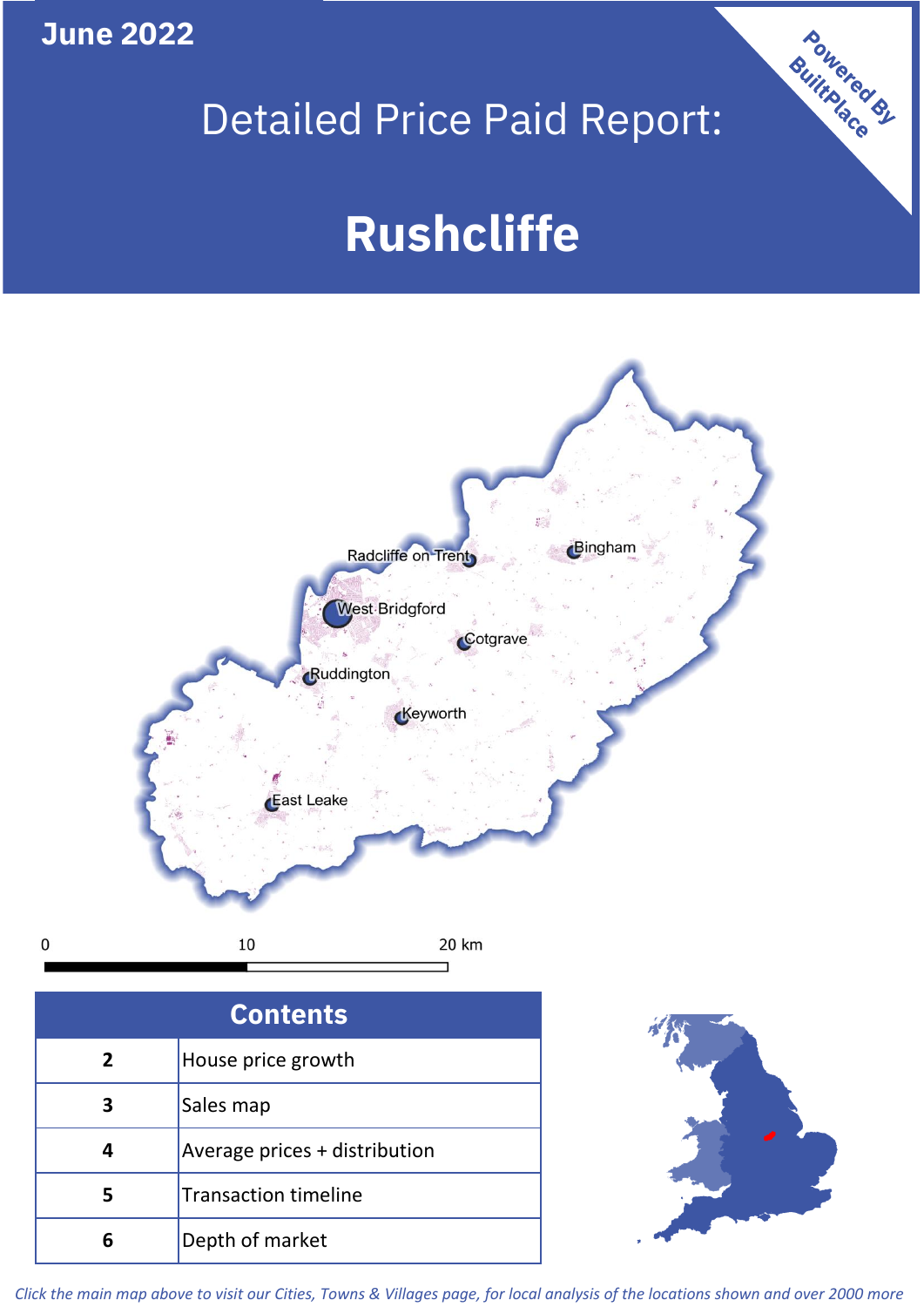#### **Headline Data**

|                     | <b>Current level</b> | 3 month  | <b>Annual</b> | 5 year  | 10 year |
|---------------------|----------------------|----------|---------------|---------|---------|
| <b>House prices</b> | £340,320             | $0.6\%$  | 10.5%         | 33.1%   | 70.1%   |
| <b>Transactions</b> | 2,122                | $-13.5%$ | 7.6%          | $-4.8%$ | 26.2%   |

## **House Price Growth (April 2022 data)**

#### *Annual Change in House Prices*



House prices in Rushcliffe grew by 10.5% in the 12 months to April 2022 (based on 3-month smoothed data). By comparison national house prices grew by 10.7% and prices in the East Midlands grew by 11.6% over the same period.

Rushcliffe house prices are now 57.9% above their previous peak in 2007, compared to +50.1% for the East Midlands and +52.9% across England.



#### *Year-To-Date Change in House Prices, December to April*

Local prices have grown by 2.3% in 2022 so far, compared to growth of 4.5% over the same period last year.

#### *Source: OS OpenData; UK House Price Index (Contains HM Land Registry data © Crown copyright)*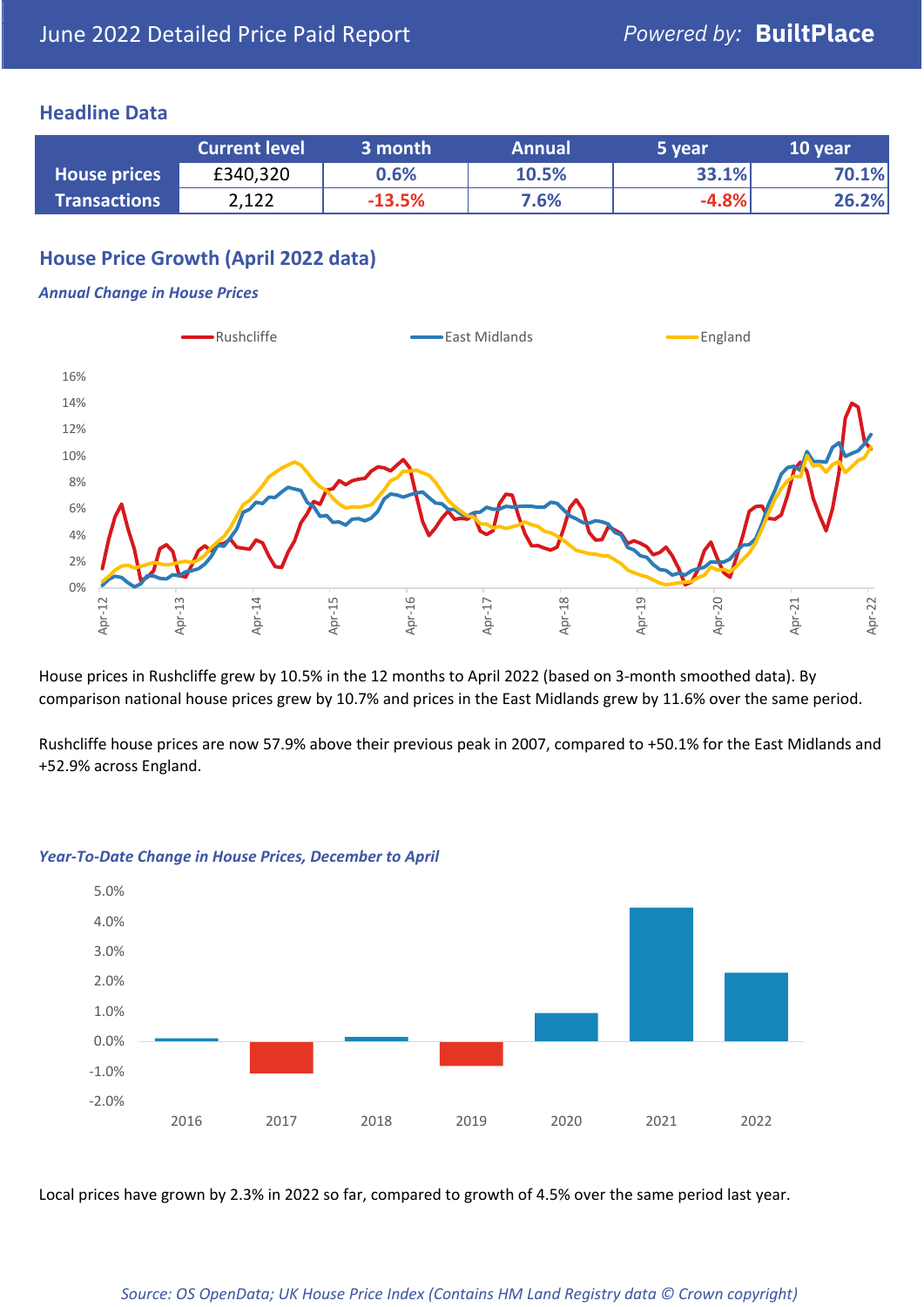## **House Price Map**

*12 months to April 2022*



*Each point is one postcode, coloured by the average value relative to all sales in this local authority (price bands are LA-specific quintiles).*

## **Map Key**

| Min      | <b>Max</b> |                            |
|----------|------------|----------------------------|
| Up to    | £197,000   | 1st quintile / lowest 20%  |
| £197,000 | £258,000   | 2nd quintile               |
| £258,000 | £324,000   | 3rd quintile               |
| £324,000 | £439,000   | 4th quintile               |
| £439,000 | and over   | 5th quintile / highest 20% |

*Source: OS OpenData; UK House Price Index (Contains HM Land Registry data © Crown copyright)*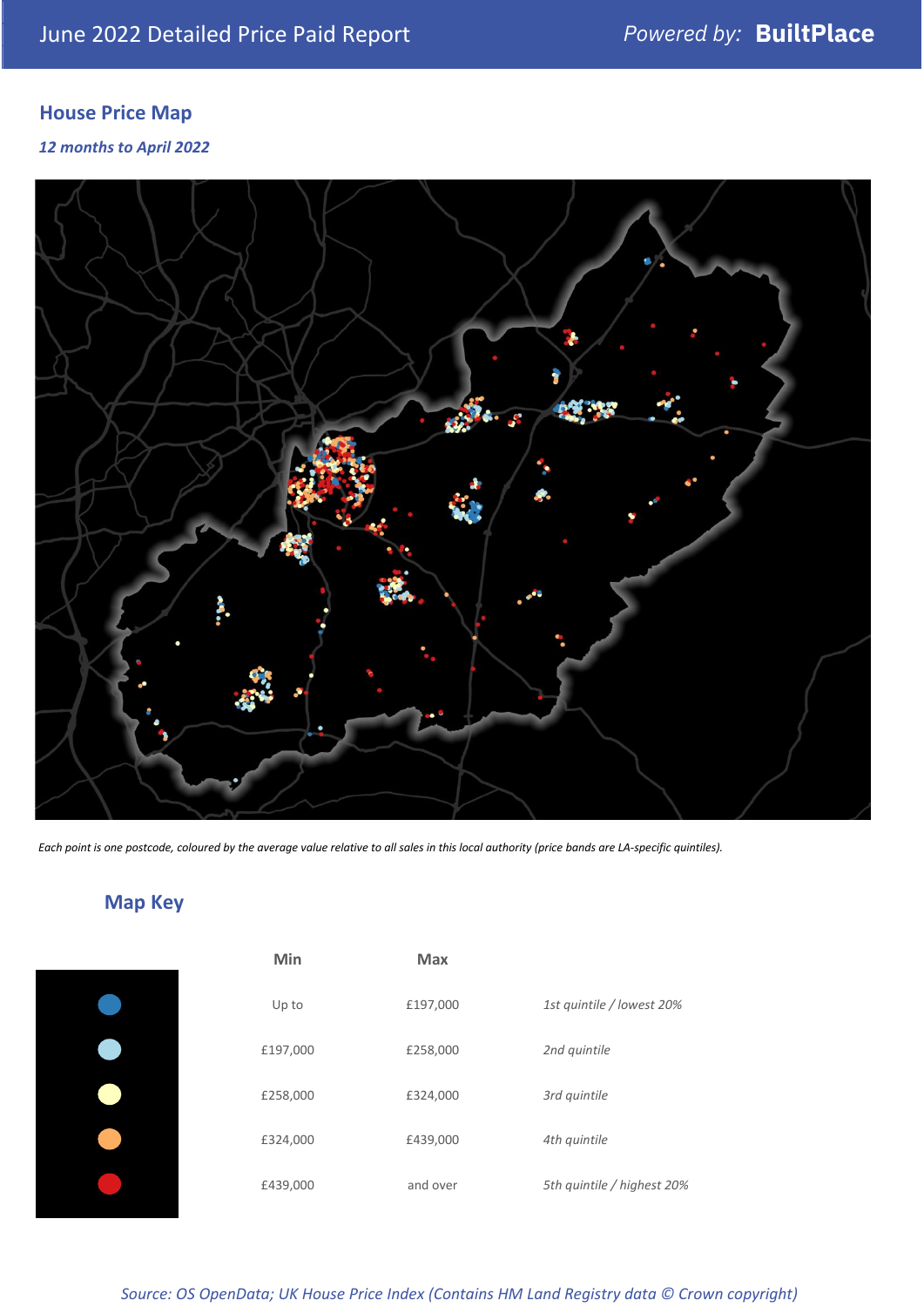## **Average House Price by Property Type**

#### *12 months to April 2022*



|                 | <b>New</b> | <b>Second hand</b> |  |  |
|-----------------|------------|--------------------|--|--|
| <b>Flat</b>     | £242,500   | £165,015           |  |  |
| <b>Terraced</b> | £174,568   | £233,072           |  |  |
| Semi-detached   | £234,832   | £290,836           |  |  |
| <b>Detached</b> | £420,612   | £465,071           |  |  |

## **House Price Distribution by Year**

*All properties, by price band and calendar year (2020 = year to date)*

|                    | 1997 | 2002 | 2007 | 2012 | 2017 | 2019 | 2020 |
|--------------------|------|------|------|------|------|------|------|
| <b>Under £100k</b> | 75%  | 30%  | 4%   | 6%   | 1%   | 1%   | 1%   |
| £100-200k          | 24%  | 51%  | 48%  | 46%  | 27%  | 19%  | 17%  |
| E200-300k          | 1%   | 14%  | 31%  | 31%  | 34%  | 33%  | 35%  |
| £300-400k          | 0%   | 4%   | 11%  | 9%   | 21%  | 21%  | 19%  |
| £400-500k          | 0%   | 1%   | 4%   | 4%   | 10%  | 13%  | 13%  |
| <b>£500k-1m</b>    | 0%   | 0%   | 3%   | 3%   | 6%   | 12%  | 13%  |
| £1-2m              | 0%   | 0%   | 0%   | 0%   | 0%   | 1%   | 2%   |
| <b>Over £2m</b>    | 0%   | 0%   | 0%   | 0%   | 0%   | 0%   | 0%   |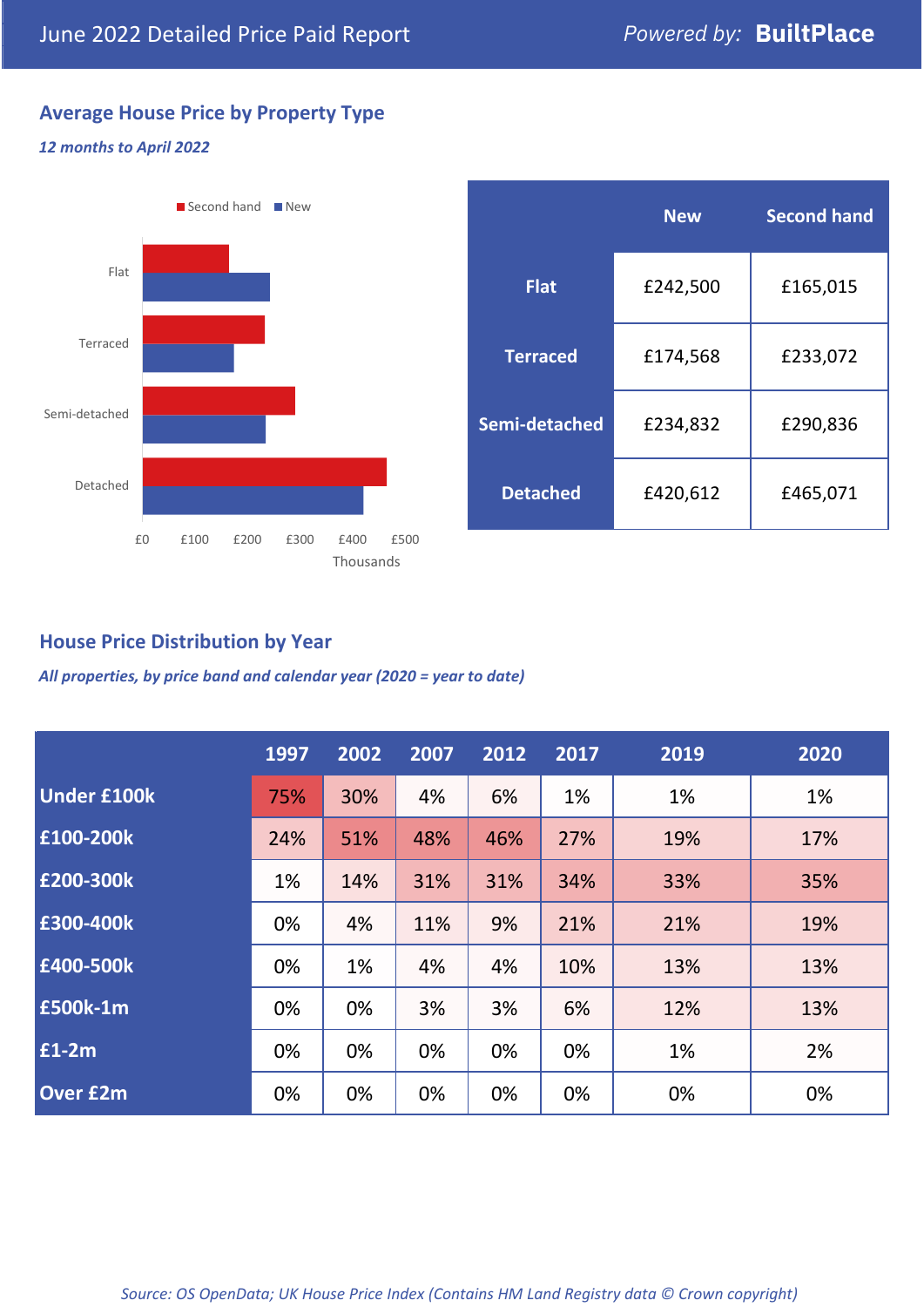## **Transactions (February 2022 data)**

*Annual Transactions, Indexed (2001-05 average = 100)*



There were 2,122 transactions in Rushcliffe during the 12 months to February 2022. This is 87% of the average from 2001- 05 and suggests activity is below pre-downturn levels.

Transactions in Rushcliffe have grown by 1.7% since 2014, compared to changes of -8.0% for East Midlands and -7.7% for England.



#### *Cash and New Build Sales as % of Total, by Year*

*Note: The data on this page EXCLUDES transactions identified as transfers under a power of sale/repossessions, buy-to-lets (where they can be identified by a mortgage), and transfers to non-private individuals - i.e. it comprises only Land Registry 'A' data.*